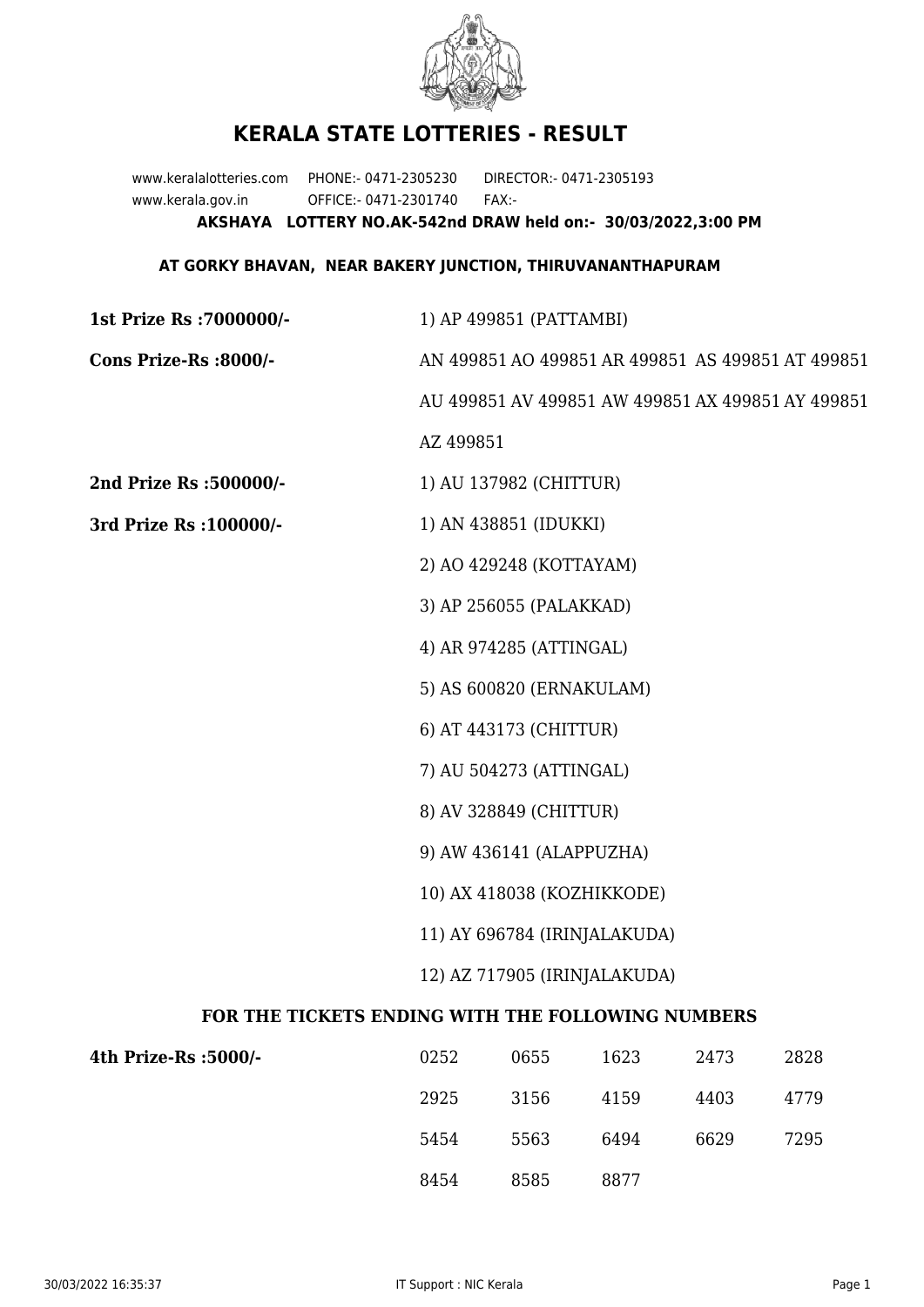| 5th Prize-Rs : 2000/- | 0064 | 0568 | 2028 | 3405 | 4187 |
|-----------------------|------|------|------|------|------|
|                       | 4327 | 8673 |      |      |      |
| 6th Prize-Rs : 1000/- | 0001 | 0357 | 1057 | 1210 | 2264 |
|                       | 3040 | 3735 | 3903 | 4434 | 4928 |
|                       | 5089 | 5199 | 5857 | 5916 | 6201 |
|                       | 6915 | 7912 | 7946 | 8248 | 8292 |
|                       | 8698 | 9273 | 9339 | 9486 | 9614 |
|                       | 9913 |      |      |      |      |
| 7th Prize-Rs : 500/-  | 0471 | 0510 | 0767 | 0822 | 1063 |
|                       | 1099 | 1103 | 1229 | 1390 | 1459 |
|                       | 1700 | 2067 | 2137 | 2522 | 2807 |
|                       | 2926 | 2989 | 3087 | 3118 | 3136 |
|                       | 3347 | 3404 | 3592 | 3711 | 4072 |
|                       | 4363 | 4529 | 4797 | 4818 | 4883 |
|                       | 4959 | 4966 | 5196 | 5314 | 5431 |
|                       | 5523 | 5694 | 5719 | 5880 | 5900 |
|                       | 6052 | 6289 | 6357 | 6379 | 6393 |
|                       | 6471 | 6721 | 6896 | 7008 | 7072 |
|                       | 7164 | 7212 | 7479 | 7675 | 7754 |
|                       | 8053 | 8087 | 8221 | 8294 | 8519 |
|                       | 8666 | 8917 | 9005 | 9280 | 9401 |
|                       | 9565 | 9676 | 9691 | 9804 | 9823 |
|                       | 9830 | 9861 |      |      |      |
| 8th Prize-Rs : 100/-  | 0133 | 0196 | 0216 | 0235 | 0248 |
|                       | 0332 | 0358 | 0732 | 0831 | 0905 |
|                       | 0952 | 1013 | 1020 | 1227 | 1261 |
|                       | 1289 | 1357 | 1376 | 1410 | 1418 |
|                       | 1454 | 1617 | 1634 | 1704 | 1935 |
|                       | 2030 | 2081 | 2160 | 2231 | 2241 |